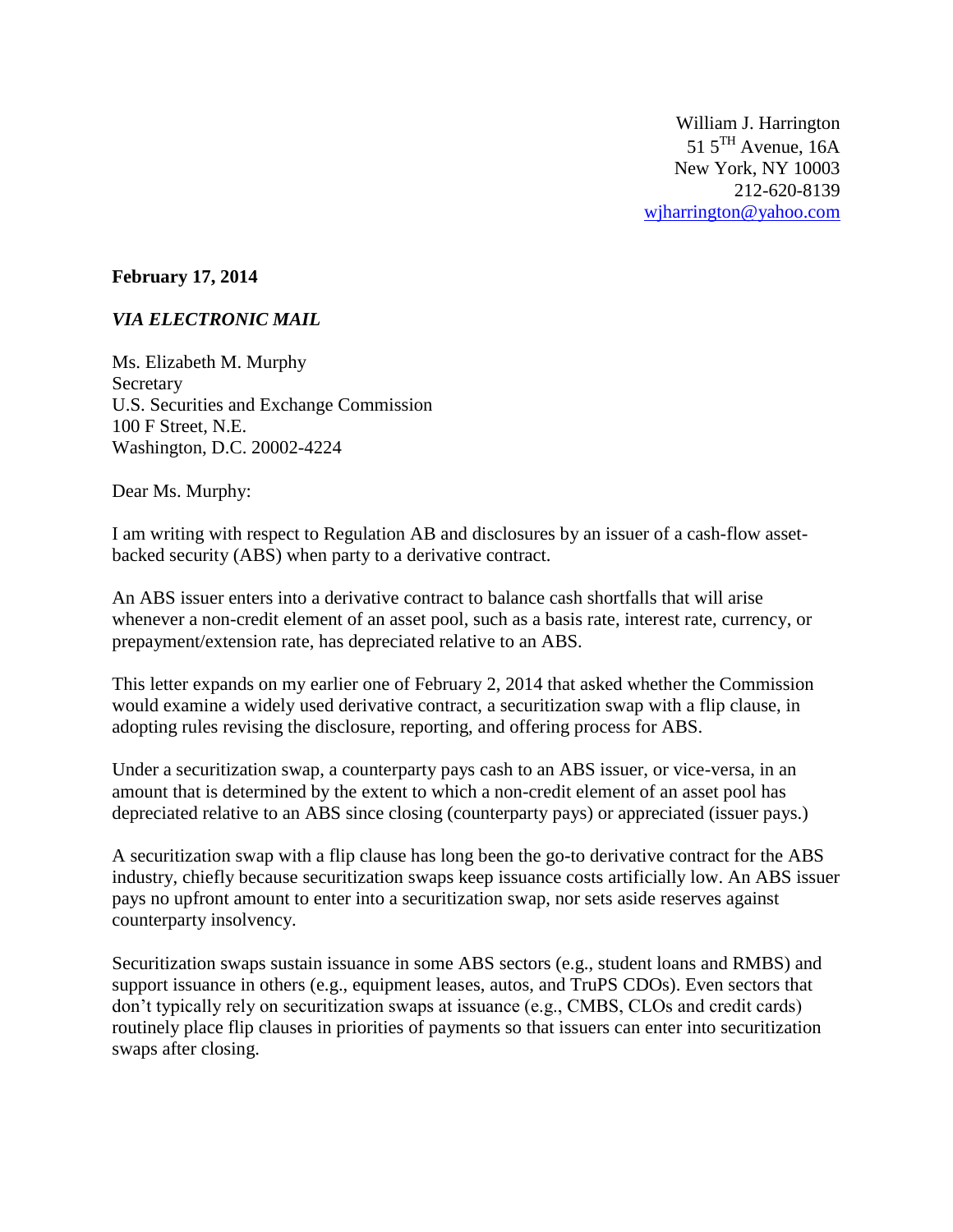# **Counterparty solvency critical for an issuer to pay ABS interest and principal**

An ABS issuer is linked to the same counterparty for the life of a securitization swap, and thus can only pay interest and principal to an ABS according to its terms and conditions for so long as a counterparty remains solvent, regardless of whether a securitization swap is a mark-to-market asset or liability.

An insolvent counterparty will deplete issuer cash when a securitization swap is a mark-tomarket asset (i.e., the referenced, non-credit element of an asset pool has depreciated from closing levels) or a mark-to-market liability (i.e., the referenced element has appreciated from closing levels.) In the latter case, a flip clause is unlikely to preserve issuer cash.

## **Disclosure of derivative assets and liabilities under Regulation AB**

ABS issuers make few disclosures with respect to derivative contracts, counterparties, or counterparty guarantors, even though the parameters of a derivative contract and the credit profiles of a counterparty and guarantor underpin the likelihood that an can pay ABS interest and principal.

A sophisticated, institutional investor can form an independent assessment of ABS exposure to counterparty insolvency with the following disclosures.

- 1. Type of derivative contract
- 2. Notional amount of contract
- 3. Legal final maturity of contract
- 4. Upfront payment paid or received by ABS issuer
- 5. Counterparty to contract
- 6. Guarantor of counterparty to contract
- 7. Mark-to-market of contract on counterparty books and records
- 8. Collateral posted by counterparty to issuer
- 9. Presence of flip clause in contract or in priority of payments
- 10. Provisions that enable a counterparty to modify the contract without obtaining consent of ABS investors (often termed "RAC" provisions, shorthand for obtaining rating agency confirmation/satisfying rating agency condition)
- 11. RAC provisions obtained to-date
- 12. Previous counterparty or counterparties to contract
- 13. Previous guarantor of counterparty to contract

The disclosures serve a key aim of Regulation AB, namely that of facilitating independent scrutiny of ABS, both on an individual basis and in aggregate by issuer, sector, counterparty, counterparty guarantor, and industry as a whole. Moreover, an issuer can make the disclosures, and update them, at minimal cost.

### **Disclosures will show lots of securitization swaps riding on just a few guarantors**

A marked concentration of securitization swaps across all ABS sectors have counterparties that are guaranteed either singly by Merrill Lynch Derivative Products AG, or jointly by Goldman Sachs Group, Inc., and Mitsui Sumitomo Insurance Co., Ltd.